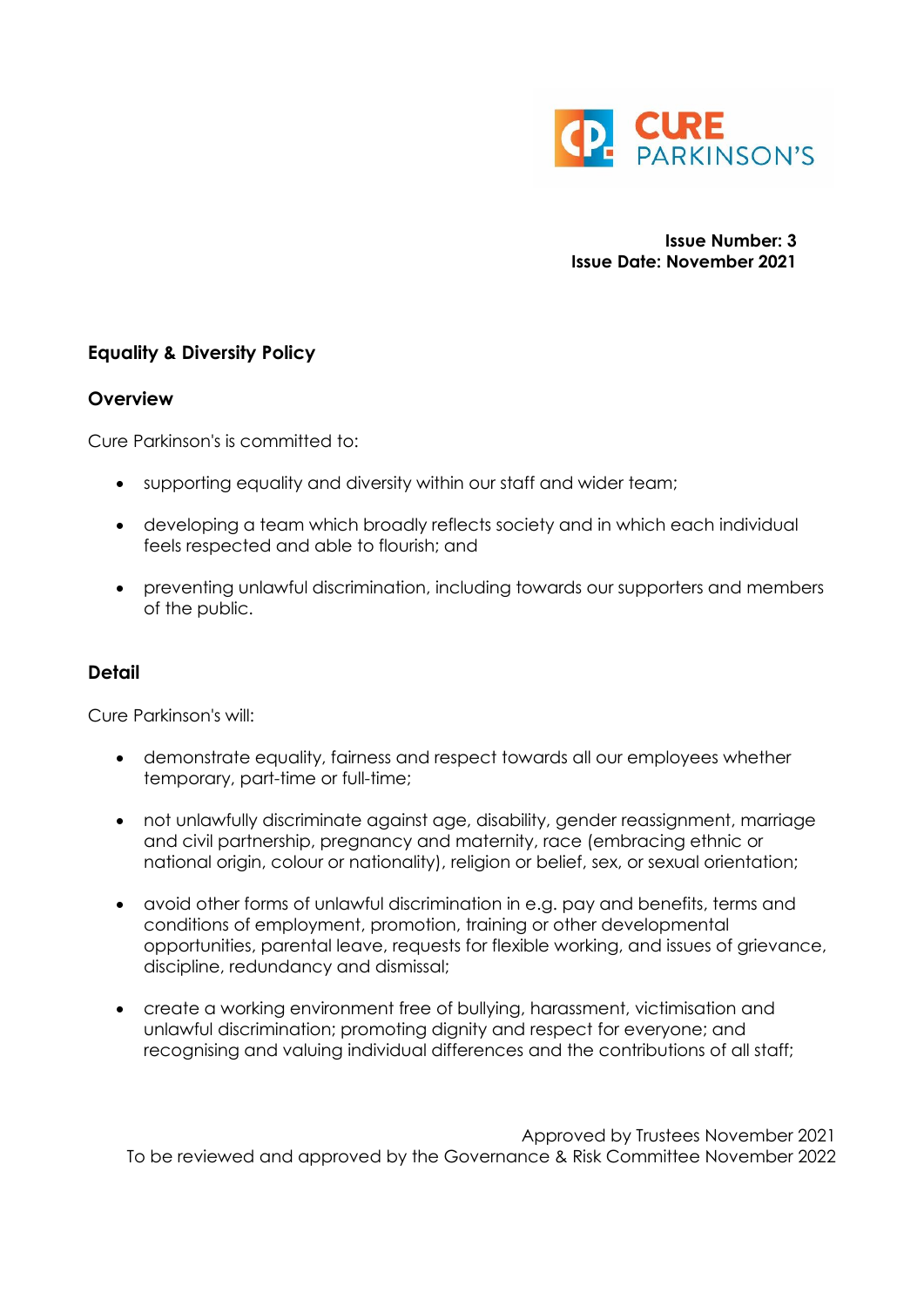## Page 2

- train all employees about their rights and responsibilities under this Equality and Diversity policy, including an appreciation that the conduct of individuals is essential in achieving our common goals;
- take seriously complaints by fellow employees, volunteers, supporters or those outside the charity of bullying, harassment, victimisation and unlawful discrimination in the course of the charity's activities;
- make available training and development opportunities to help, support and encourage all staff to achieve their full potential and apply their talents for their own and Cure Parkinson's benefit;
- review our employment procedures should relevant changes in the law occur and annually to ensure they remain fit for purpose;
- review annually how this Equality and Diversity Policy is working in practice and address promptly any issues that arise.
- ensure that all staff understand the following; All staff as well as their employer, can be held liable for acts of bullying, harassment, victimisation and unlawful discrimination in the course of the charity's activities. Such acts will be dealt with as misconduct under the charity's grievance and/or disciplinary procedures and any appropriate action will be taken. Particularly serious complaints could amount to gross misconduct and lead to dismissal without notice. Moreover, sexual harassment may amount to both an employment rights and criminal matter e.g. in sexual assault allegations. In addition, harassment under English law, which is not limited to circumstances where harassment relates to a particular characteristic, is a criminal offence. Cure Parkinson's grievance and disciplinary procedures are contained in the Staff Handbook.

This Equality & Diversity Policy is fully supported by the Senior Management Team.

Cure Parkinson's is the operating name of The Cure Parkinson's Trust. The Cure Parkinson's Trust is a registered charity in England and Wales (1111816) and Scotland (SCO44368) and is a company limited by guarantee – company number 5539974 (England and Wales).

 Approved by Trustees November 2021 To be reviewed and approved by the Governance & Risk Committee November 2022